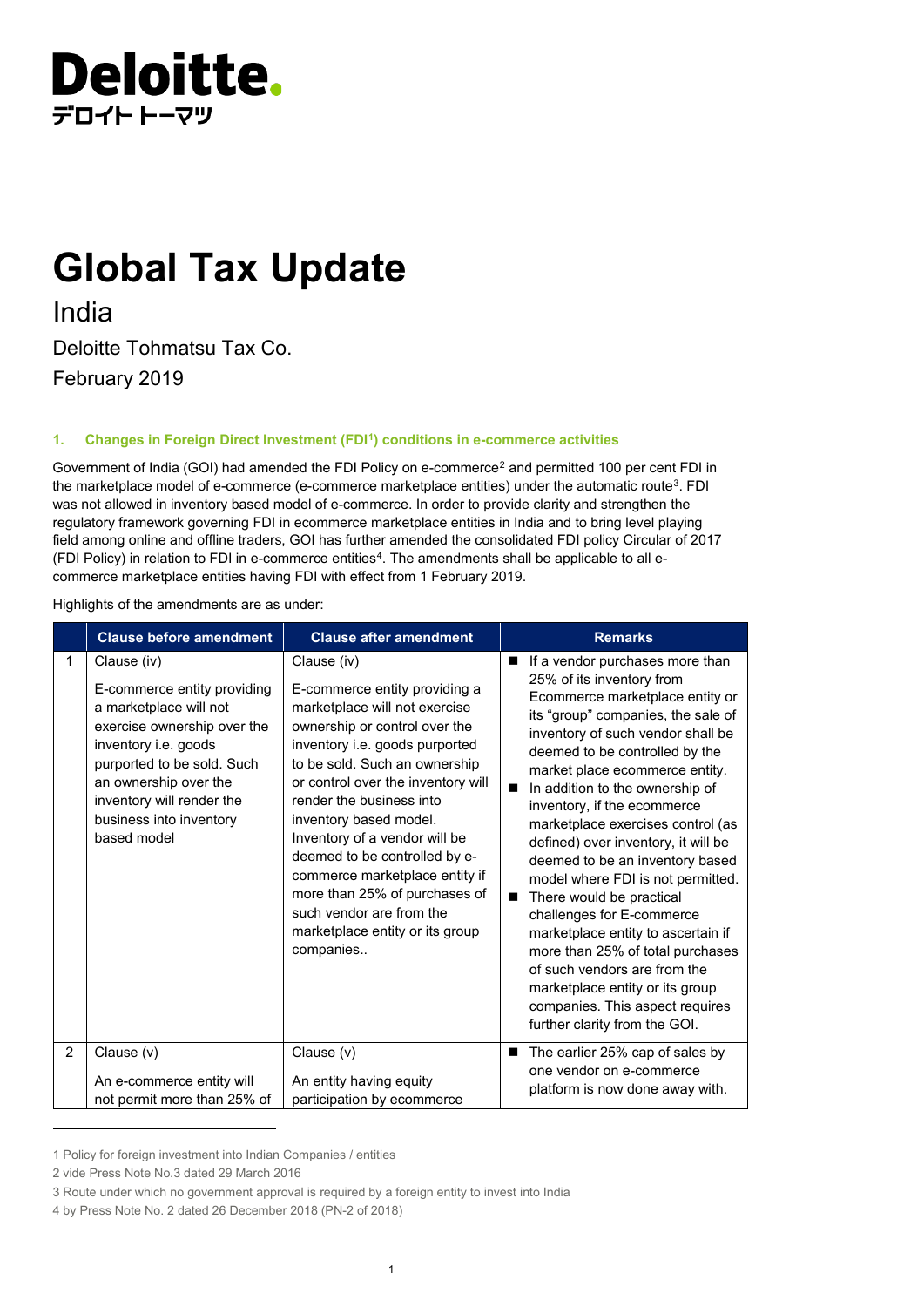|   | the sales value on financial<br>year basis affected through<br>its marketplace from one<br>vendor or their group<br>companies                                                                 | marketplace entity or its group<br>companies, or having control on<br>its inventory by e-commerce<br>marketplace entity or its group<br>companies, will not be permitted<br>to sell its products on the<br>platform run by such<br>marketplace entity.                                                                                                                                                                                                                                                                                                                                                                                                                                                                                                                                                                                                                                                                                                                                                | $\blacksquare$ | E-commerce marketplace entities<br>now cannot sell inventory of<br>group companies or entities<br>where it holds equity stake or<br>where it has control on inventory<br>as mentioned in clause (iv)<br>above.                                                                                                                                                                                                                          |
|---|-----------------------------------------------------------------------------------------------------------------------------------------------------------------------------------------------|-------------------------------------------------------------------------------------------------------------------------------------------------------------------------------------------------------------------------------------------------------------------------------------------------------------------------------------------------------------------------------------------------------------------------------------------------------------------------------------------------------------------------------------------------------------------------------------------------------------------------------------------------------------------------------------------------------------------------------------------------------------------------------------------------------------------------------------------------------------------------------------------------------------------------------------------------------------------------------------------------------|----------------|-----------------------------------------------------------------------------------------------------------------------------------------------------------------------------------------------------------------------------------------------------------------------------------------------------------------------------------------------------------------------------------------------------------------------------------------|
| 3 | Clause (ix)<br>E-commerce entities<br>providing marketplace will<br>not directly or indirectly<br>influence the sale price of<br>goods or services and shall<br>maintain level playing field. | Clause (ix)<br>E-commerce entities providing<br>marketplace will not directly or<br>indirectly influence the sale<br>price of goods or services and<br>shall maintain level playing field.<br>Services should be provided by<br>e-commerce marketplace entity<br>or other entities in which<br>ecommerce marketplace entity<br>has direct or indirect equity<br>participation or common control,<br>to vendors on the platform at<br>arm's length and in a fair and<br>nondiscriminatory manner.<br>Such services will include but<br>not limited to fulfilment,<br>logistics, warehousing,<br>advertisement/ marketing,<br>payments, financing etc. Cash<br>back provided by group<br>companies of marketplace<br>entity to buyers shall be fair and<br>non-discriminatory. For the<br>purposes of this clause,<br>provision of services to any<br>vendor on such terms which are<br>not made available to other<br>vendors in similar<br>circumstances will be deemed<br>unfair and discriminatory. | $\blacksquare$ | Various services to be provided<br>by Ecommerce marketplace entity<br>or its group companies to the<br>vendors shall be at arm's length<br>basis and on similar terms which<br>are made available to all other<br>vendors.<br>Further, group companies of<br>Ecommerce marketplace entity<br>are now restricted from providing<br>cash back offers to buyers at<br>favourable terms and now it has<br>to be fair and nondiscriminatory. |
| 4 | No such clause                                                                                                                                                                                | New Clause (xi) added<br>E-commerce marketplace entity<br>will not mandate any seller to<br>sell any product exclusively on<br>its platform only.                                                                                                                                                                                                                                                                                                                                                                                                                                                                                                                                                                                                                                                                                                                                                                                                                                                     | п              | This will prevent exclusive tie-up<br>arrangements with vendors and<br>ecommerce marketplace entities.                                                                                                                                                                                                                                                                                                                                  |
| 5 | No such clause                                                                                                                                                                                | New Clause (xii) added<br>E-commerce marketplace entity<br>will be required to furnish a<br>certificate along with a report of<br>statutory auditor to Reserve<br>Bank of India, confirming<br>compliance of above guidelines,<br>by 30th of September of every<br>year for the preceding financial<br>year.                                                                                                                                                                                                                                                                                                                                                                                                                                                                                                                                                                                                                                                                                          | ■              | This will cast a formal<br>independently verifiable<br>obligation on e-commerce<br>marketplace entities to ensure<br>that the FDI Policy is complied<br>with.                                                                                                                                                                                                                                                                           |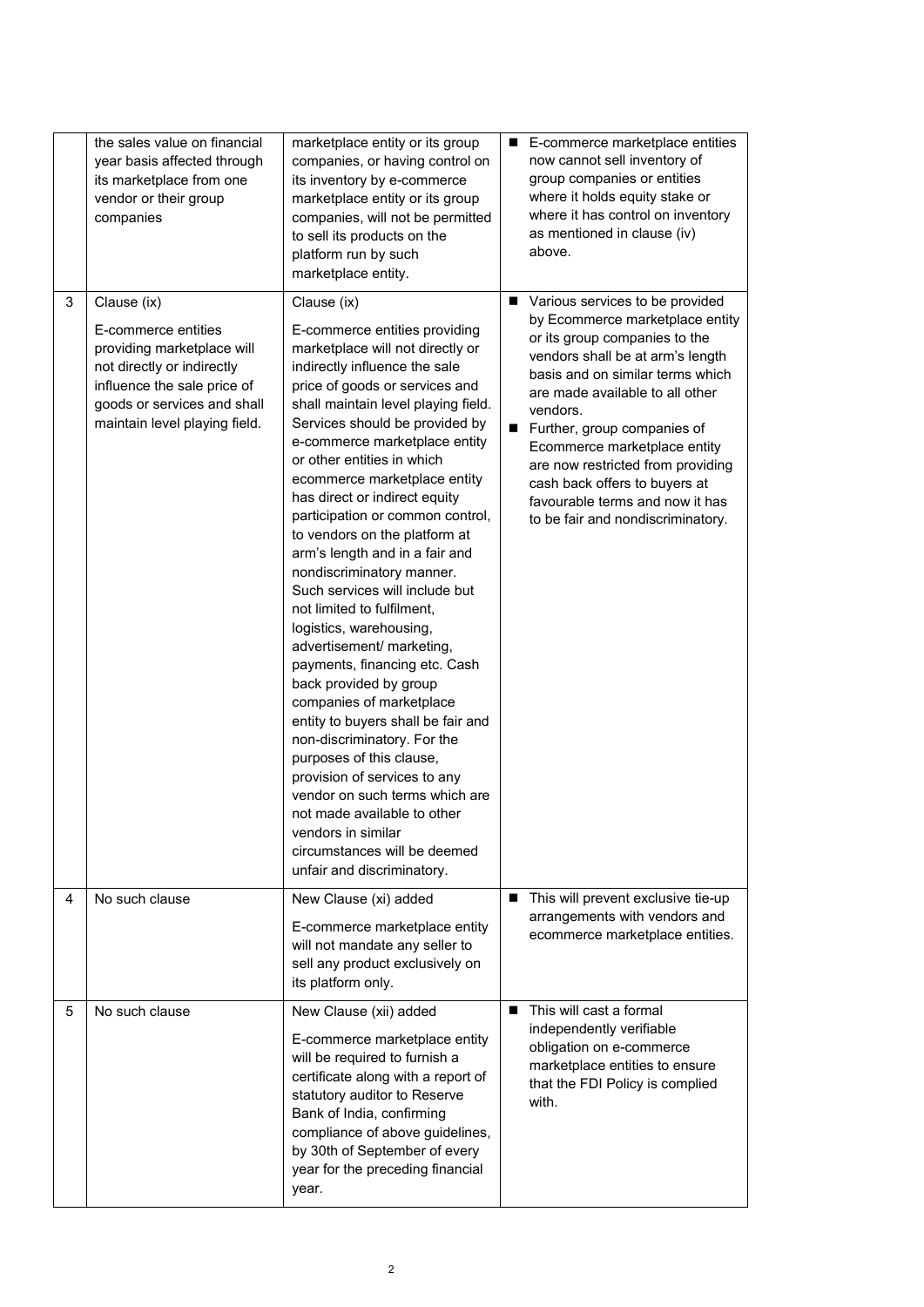## **2. Reserve Bank of India notifies FEMA[5](#page-2-0) (Borrowing and Lending) Regulations, 2018 and announces New External Commercial Borrowings (ECB) Framework**

In order to simplify the provisions dealing with borrowing and lending in foreign exchange and Indian Rupees, the Reserve Bank of India (RBI) had notified consolidated Foreign Exchange Management (Borrowing and Lending) Regulations, 2018 (the Borrowing and Lending Regulation) $6$ . The consolidation of regulations were proposed by RBI in its Bi-monthly Monetary Policy statement of 5 December 2018. The Borrowing and Lending Regulation supersedes:

- Foreign Exchange Management (Borrowing and Lending in Indian Rupee) Regulations, 2000; and
- Foreign Exchange Management (Borrowing and Lending in Foreign Exchange) Regulations, 2000.

In furtherance to the above and to rationalise and provide operational framework for ECB and Rupee denominated bonds, on 16 January 2019 RBI, announced the New External Commercial Borrowing Framework (New ECB Framework).

## The highlights can be accessed here

[https://www2.deloitte.com/content/dam/Deloitte/in/Documents/tax/Regulatory%20Alert/in-tax-ra-fema](https://www2.deloitte.com/content/dam/Deloitte/in/Documents/tax/Regulatory%20Alert/in-tax-ra-fema-regulations-new-ecb-framework-noexp.pdf)[regulations-new-ecb-framework-noexp.pdf](https://www2.deloitte.com/content/dam/Deloitte/in/Documents/tax/Regulatory%20Alert/in-tax-ra-fema-regulations-new-ecb-framework-noexp.pdf)

j

<span id="page-2-1"></span><span id="page-2-0"></span><sup>5</sup> Foreign Exchange Management Act 6 on 17 December 2018